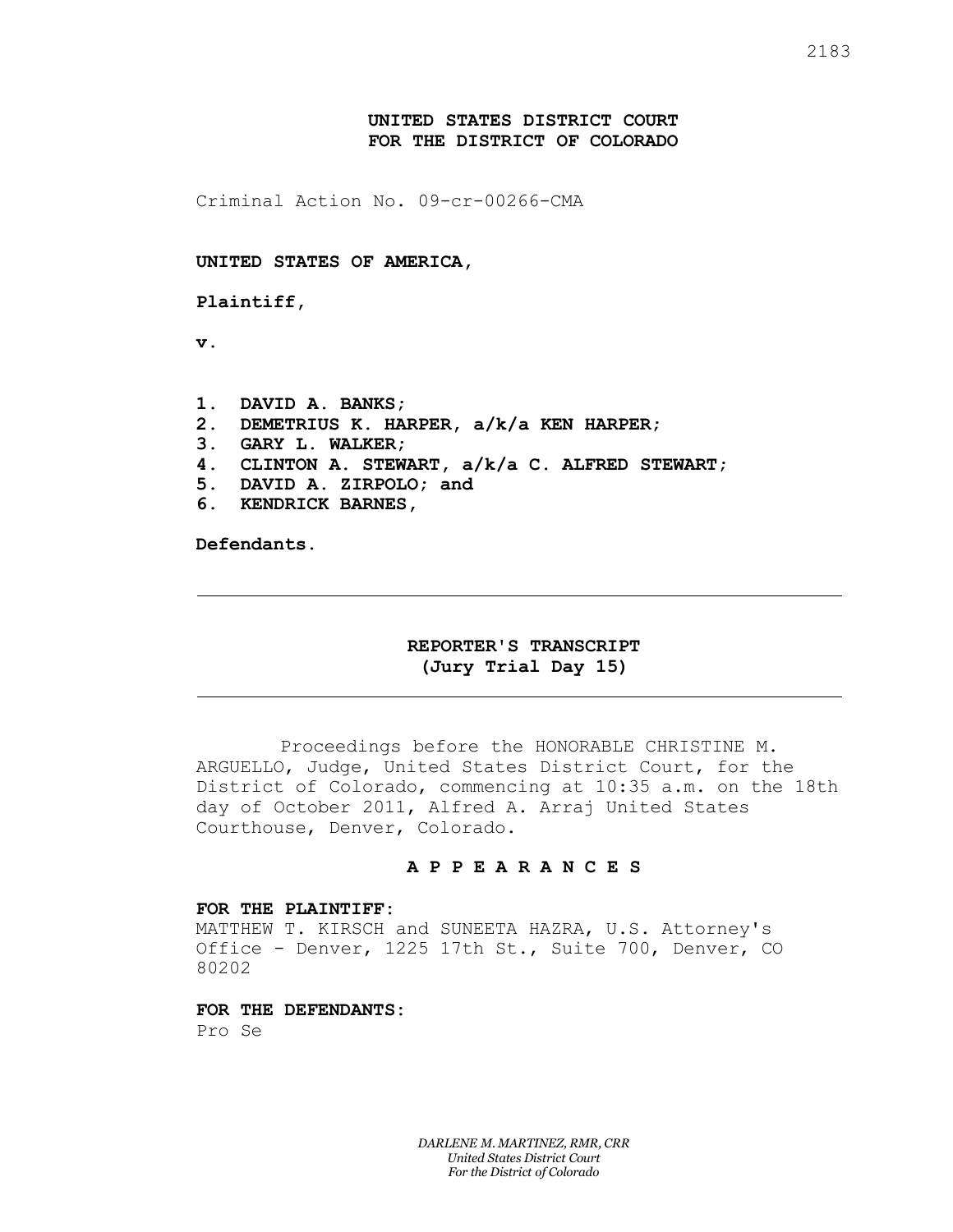| $\mathbf 1$     | <b>OCTOBER 18, 2011</b>                                    |
|-----------------|------------------------------------------------------------|
| 2               | (Proceedings commence at 10:35 a.m.)                       |
| 3               | (The following is had in open court, outside the           |
| 4               | hearing and presence of the jury.)                         |
| 5               | THE COURT: You may be seated.                              |
| 6               | All right. I got a previous note from the jury at          |
| 7               | 10:25 a.m. that said, "May we view the white board?" And   |
| 8               | based on our conversations yesterday, I just essentially   |
| 9               | indicated yes. The CSO should just show them in the        |
| 10 <sub>o</sub> | courtroom. So they did come view that, I believe. I        |
| 11              | don't know. Ms. Barnes is shaking her head yes. Okay.      |
| 12              | Then, just at $10:10 - I$ think they put the wrong         |
| 13              | time. I think it was 9:25, not 10:25, because that one     |
| 14              | came in earlier. Then, at 10:10 this morning, I got this   |
| 15              | note, which I believe you all have copies of; is that      |
| 16              | correct? "Does mail fraud include private companies such   |
| 17              | as UPS and Federal Express?"                               |
| 18              | The statute, itself, does say, "Deposits or causes         |
| 19              | to be deposited any matter or thing whatever to be sent or |
| 20              | delivered by any private or commercial interstate          |
| 21              | carrier." Therefore, it would be my intention to respond   |
| 22              | with the following message. "Yes. 18 United States Code,   |
| 23              | Section 1341, the mail fraud law includes 'any private or  |
| 24              | commercial interstate carrier.""                           |
| 25              | MR. KIRSCH: Your Honor, we would support that              |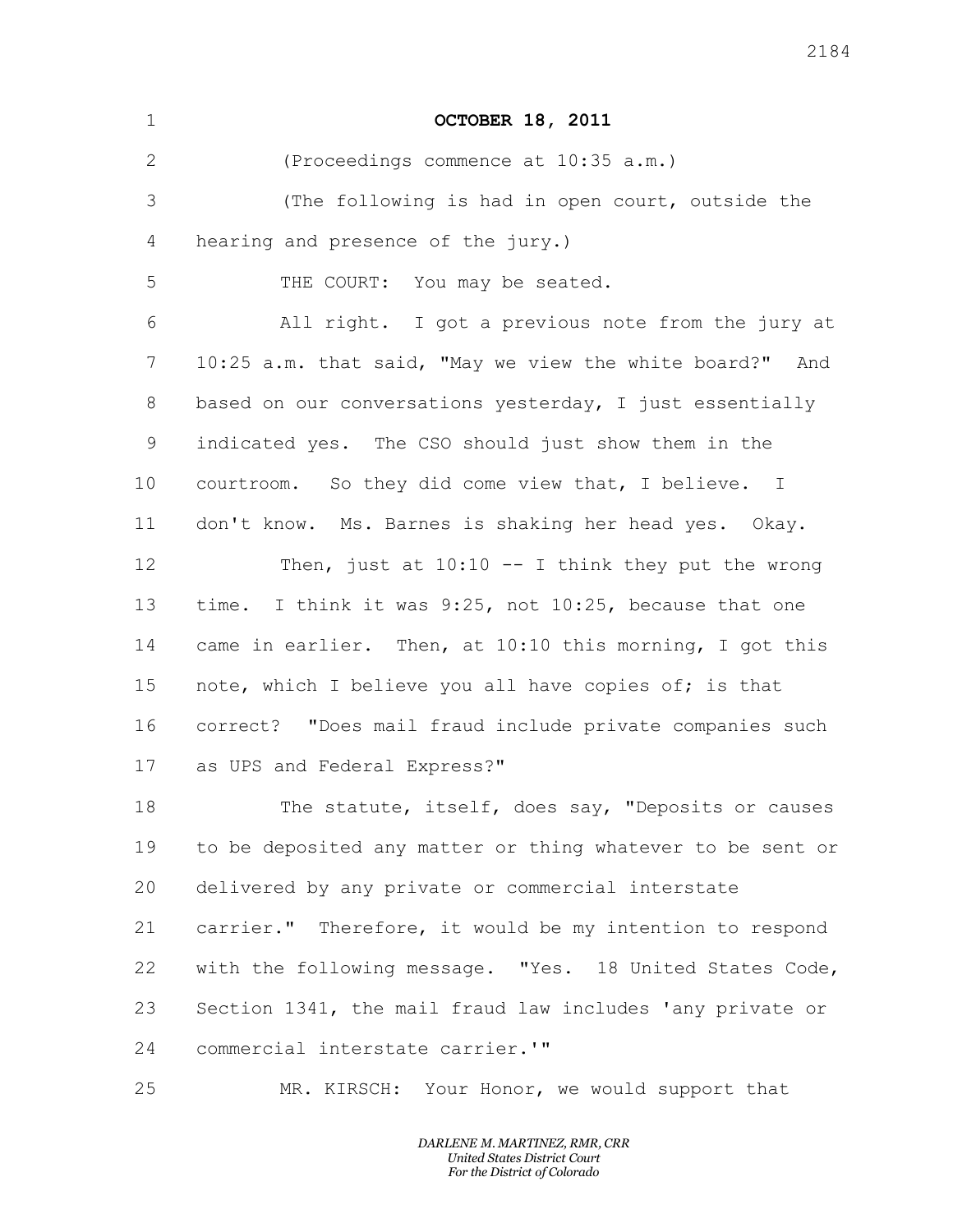response. And just for the record, we would further point out that the Indictment, itself, also charged mailings both through the U.S. Mail and through private commercial interstate carriers. THE COURT: Right. I had seen that. Defendants, any objection to that language? 7 MR. WALKER: No objection, Your Honor. THE COURT: All right. So let me write this in 9 here. So what I have written is: "Answer from the Court: Yes. 18, United States Code, Section 1341, the mail fraud law includes 'any private or commercial interstate carrier.'" Then I have signed it. All right. Ms. Barnes, can you give this to the CSO to take back in to the jury. And we are in recess. (Deliberations continue.) 17 THE COURT: You may be seated. You have before you, at 3:16 this afternoon, the jury sent in another question. "Is all of the evidence present in the jury room the only evidence available for us to consider, excluding the white board in the courtroom?" They say "evidence," but they mean exhibits. They have all of the exhibits that they can consider, excluding the white board, but they can also consider any of the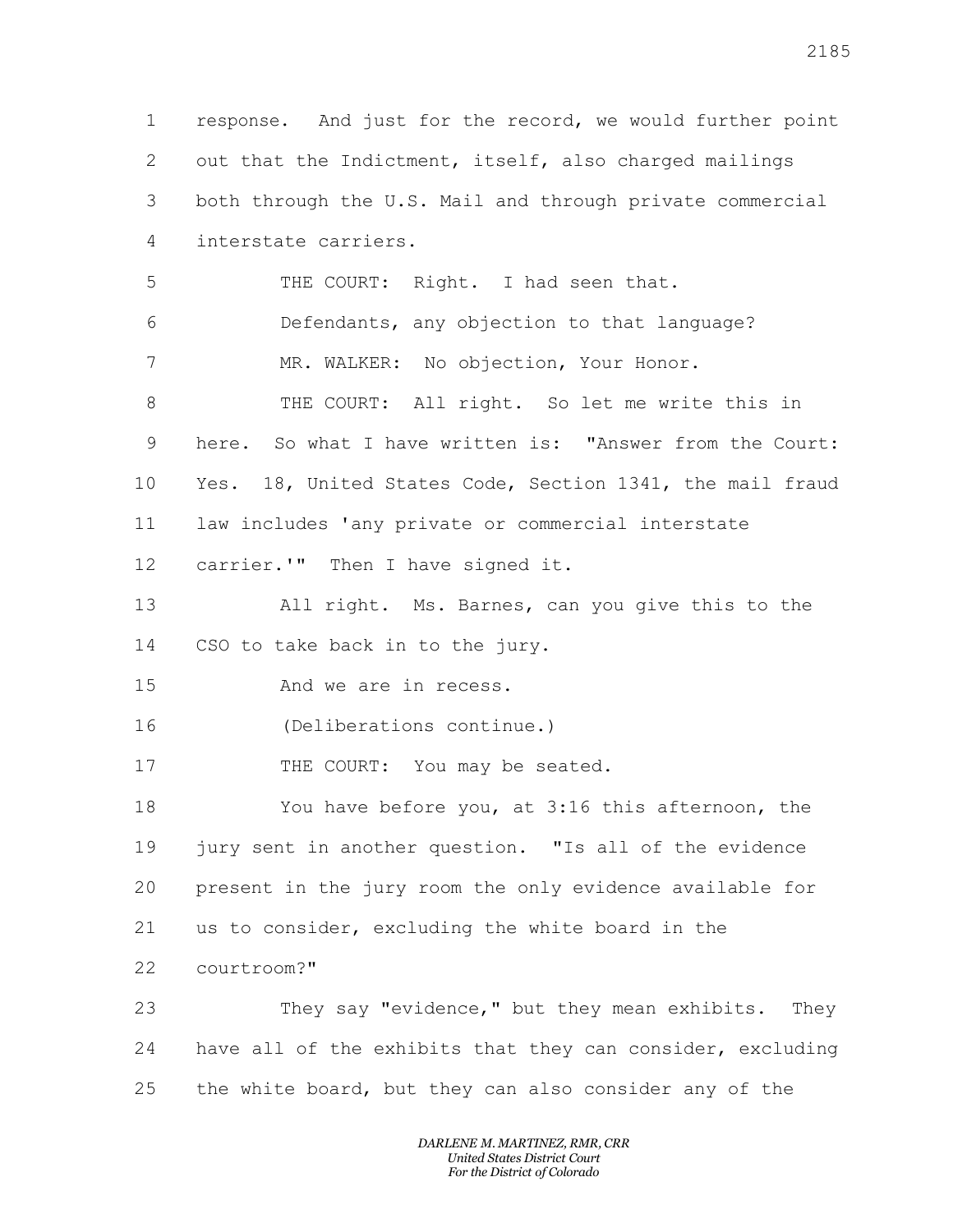testimony. So I am not sure how you want to respond to this.

 MR. KIRSCH: Your Honor, that's the Government's concern, is that it appears that they may mean exhibits, but that's not what they say. They say "evidence." I think what we would propose is, in the answer repeating a portion of Instruction No. 5, which defines the evidence. In particular, I think what we're proposing is essentially re-reading the sentence that forms the second paragraph. THE COURT: Ms. Barnes, do you have the jury instructions? 12 MR. KIRSCH: I do, Your Honor, if you don't have those, or I can read it if that is easier. 14 THE COURT: Instruction No. 5? MR. KIRSCH: Right. So we would propose beginning the answer by reading the second paragraph of Instruction No. 5, "The evidence in this case includes only what the witnesses said while they were testifying under oath and that the exhibits that I allowed in evidence." Then, following that with, "All of the exhibits I allowed into evidence are present in the jury room, with the exception of the white board." THE COURT: Okay. So it would read, essentially,

 "The evidence" -- what I would say is "See Instruction No. 5, evidence defined. In particular, the second paragraph,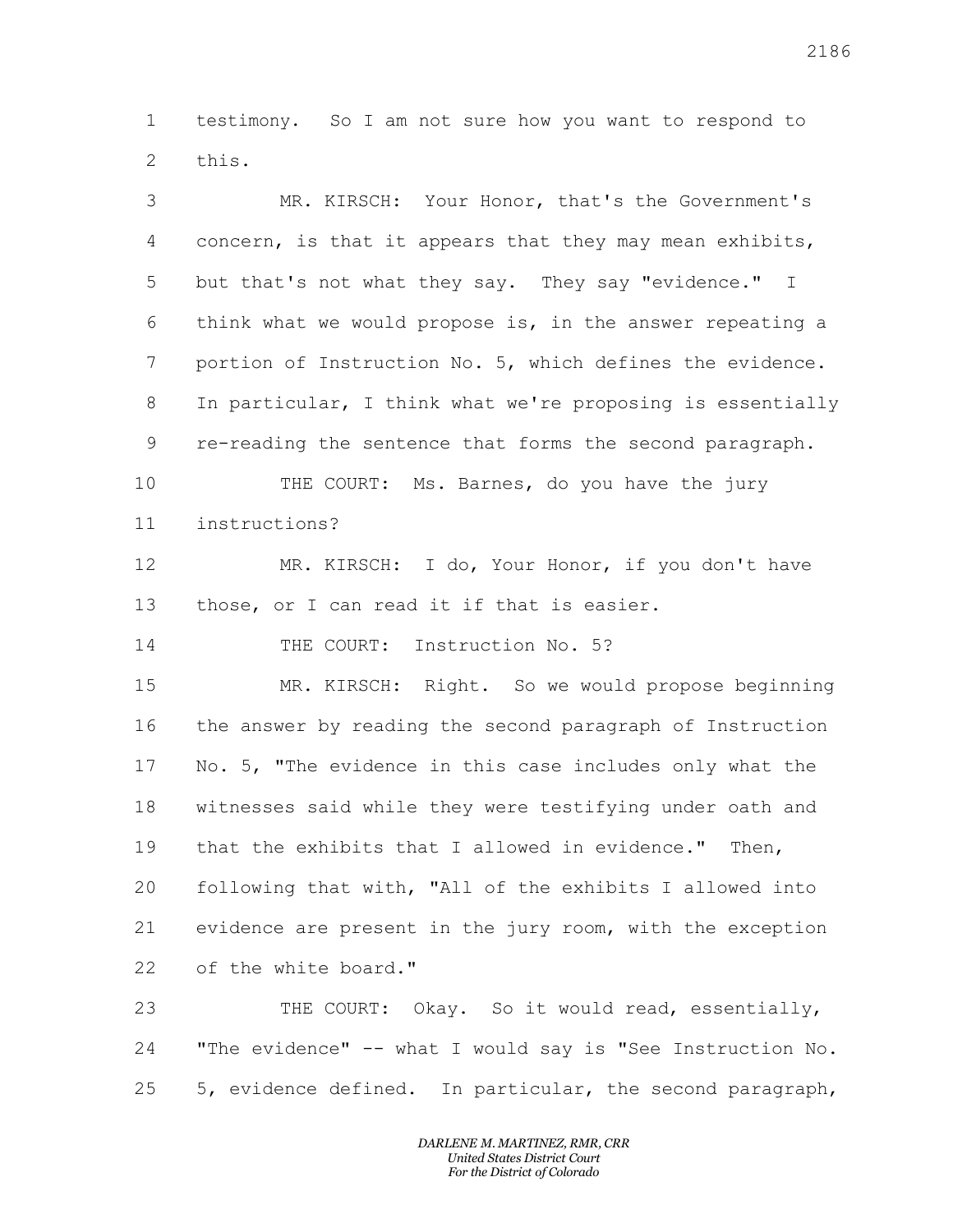'The evidence in this case includes only what the witnesses said while they were testifying under oath and the exhibits that I allowed into evidence.'"

 MR. KIRSCH: And then the only other thing, Your Honor, is that we would propose saying that, "All of the exhibits that I allowed into evidence are in the jury room, with the exception of the white board."

8 THE COURT: Okay. What do the defendants propose? MR. BANKS: Can we have a second, Your Honor? 10 THE COURT: You may.

 MR. BANKS: Your Honor, we're okay with the paragraph identified by the Government in Instruction No. 5. We also would like Instruction No. 9 to be included as a part. They did ask for evidence and, obviously, an expert witness is considered evidence, as well.

 THE COURT: That would be the witness that testified. It's what the witnesses said while they were testifying.

MR. BANKS: Correct.

 THE COURT: But I don't think we need to point out particular evidence, other than the witnesses and the exhibits, in general.

MR. BANKS: Okay.

 MR. KIRSCH: Your Honor, we agree with that. We think that it would be a problem to direct the jury's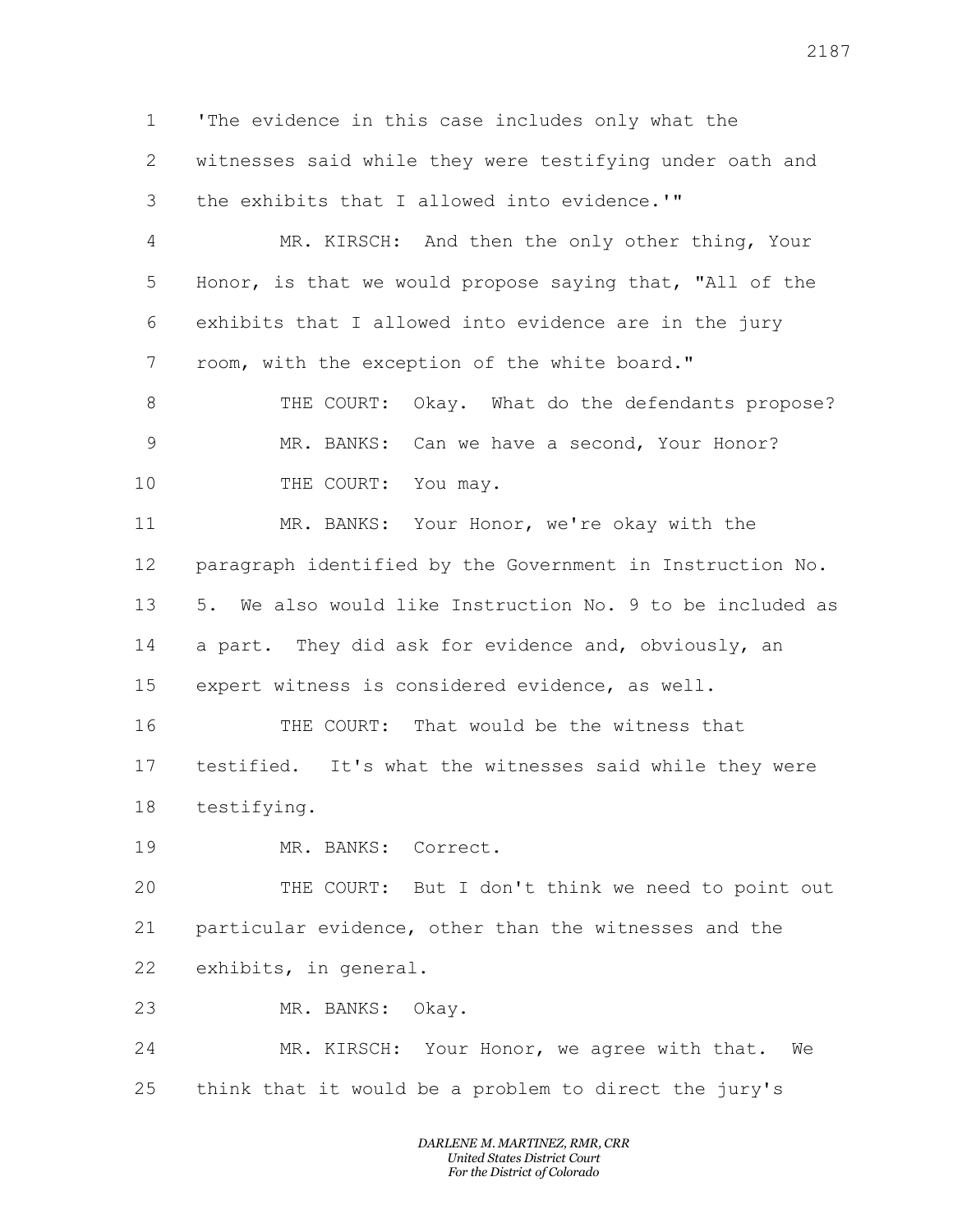attention to a particular piece or kind of evidence.

 MR. BANKS: Well, Your Honor, with all due respect, Mr. Kirsch -- they actually -- the instruction has actually directed them, to some extent, to Mr. Barnes during the trial in that particular jury instruction. I think  $-$ 

 THE COURT: Well, I can essentially not mention Instruction 5 and just indicate, "As I instructed you, the evidence in this case includes only what the witnesses said while they were testifying under oath and the exhibits I allowed into evidence." And I don't have to make reference to Instruction No. 5.

 MR. BANKS: That will be more beneficial. 14 THE COURT: I think that would probably be better. MR. KIRSCH: That's fine, Your Honor.

16 THE COURT: All right. So what I would state is, essentially, then, "As I instructed you, 'The evidence in this case includes only what the witnesses said while they were testifying under oath and the exhibits I allowed into evidence.' All of the exhibits that I allowed into evidence are in the jury room, with the exception of the white board." Is that acceptable?

 MR. KIRSCH: That is acceptable to the Government, Your Honor.

MR. WALKER: That is acceptable for the defendants,